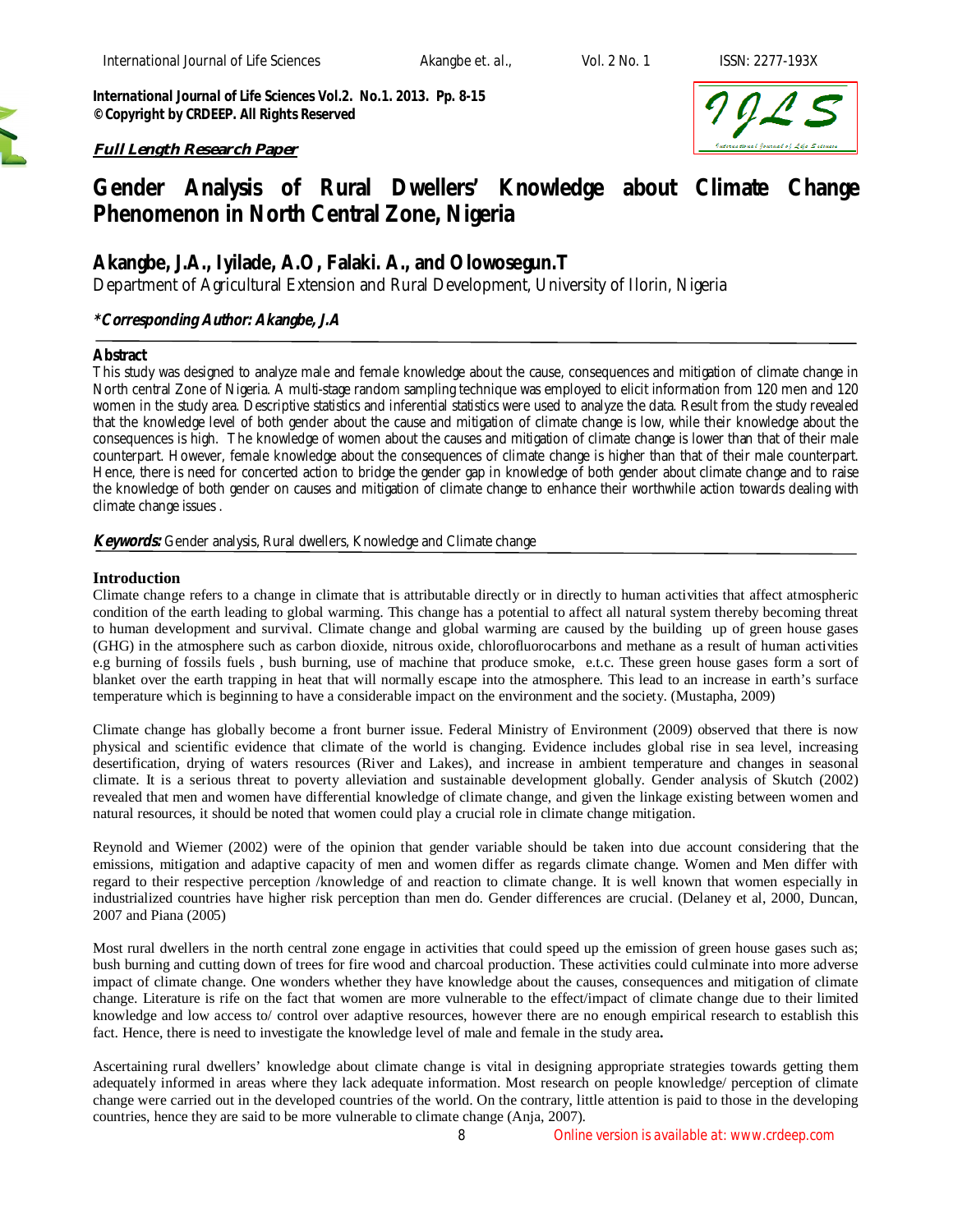International Journal of Life Sciences **Akangbe** *et. al.***,** Vol. 2 No. 1 ISSN: 2277-193X

It is pertinent to collect gender disaggregated data of the rural dwellers about climate change to discover where the gender gap in knowledge lies. This will enable development practitioners, policy makers and donor agencies to know who needs more attention (men and /or women) and it what area, because International community widely recognizes gender equality as vital in promoting development, especially in developing countries.

The general objective of the study is to determine gender knowledge of rural dwellers about climate change in the study area. The specific objectives of the study are to: ascertain gender personal characteristic of respondents in the study area; determine rural dwellers gender knowledge about causes of climate change; investigate knowledge level of respondents about consequences of climate change by gender; and ascertain rural dwellers gender knowledge level about mitigation of climate change.

# **Methodology**

A multi-stage sampling procedure was used to reach out to the respondents. Two states (Niger and Kwara state) were randomly selected from the North central states. Thereafter, three Local government Areas were selected from each of the state through stratified random sampling procedure. (i.e each state was stratified into three zones based on senatorial district and a Local Government Area was selected from each zone, making a total of three Local Government Area from each State). Hence, a total of six Local Government Areas were sampled from both states. In Niger state they are; Katcha from zone A, Paikoro from Zone B and Wushishi from Zone C. In kwara state they are Asa from Kwara Central, Edu from Kwara North and Ekiti from Kwara South.

Afterwards, a predominantly known rural community where both men and women engage in farming activities were purposively selected from each of the selected Local Government Area. Hence a total of six communities were selected from both states, the communities are; Aboto-Oja, Kanko, Isare-Opin, Madegi, Kparaka, and Danu. Lastly, forty (40) respondents, comprising of twenty male and twenty female were selected from each of the communities through cluster and systematic sampling procedure. Hence, a total of two hundred and forty ( 240) respondents were contacted from both States.

# **Measurement of Variables**

Knowledge of respondents was categorized into three groups, they are; knowledge about the cause of climate change, knowledge about consequences and knowledge about mitigation.

Their knowledge about the cause of climate change was measured on five point rating scale over the extent at which they know that some selected factors could lead to climate change. The rating scales are very great extent (5) great extent (4) slight extent (3) undecided (2) and no –extent (1). The aggregate scores was later categorized into four levels of very high , high , low and very low knowledge about the cause of climate change.

Again, knowledge about consequences of climate change was also measured on a five point rating scale of very great extent (5), great extent (4) slight extent (3) undecided (2) and no extent (1). The aggregate scores was later categorized into four levels of very high , high , low and very low knowledge about consequences of climate change.

Moreover, their knowledge about mitigation of climate change was measured on a five point rating scale of very great extent (5), great extent (4) slight extent (3) undecided (2) and no extent (1). The aggregate scores was later categorized into four levels of very high , high , low and very low knowledge about mitigation of climate change.

#### **Results and Discussion Selected Personal Characteristics of Respondents**

Data on Table 1 shows that 37.5% of the male respondents are within the age group of 61-70 years, while 41.7% female respondents are within the age group of 51-60 years. Mean age of the male respondents is 65.4years while that of the female is 57. 9years. This implies that the respondents are old enough to discuss issues of climate change. Moreover, in accordance to Bates and Swan (2007) assertion, increase in age brings increase in level of vulnerability to climate change. Hence, one could say most of the respondents (male and female) are vulnerable to climate change.

| Table 1: Distribution of Respondent by Age, Marital status and Religion |
|-------------------------------------------------------------------------|
|-------------------------------------------------------------------------|

| ، ب        | Male      |            | Female    |            |
|------------|-----------|------------|-----------|------------|
|            | Frequency | Percentage | Frequency | Percentage |
| Age        | 8         | 6.7        | 22        | 18.3       |
| $40 - 50$  |           |            |           |            |
| 51-60      | 25        | 20.8       | 50        | 41.7       |
| 61-70      | 45        | 37.5       | 33        | 27.5       |
| 71 & Above | 42        | 35.0       | 15        | 12.5       |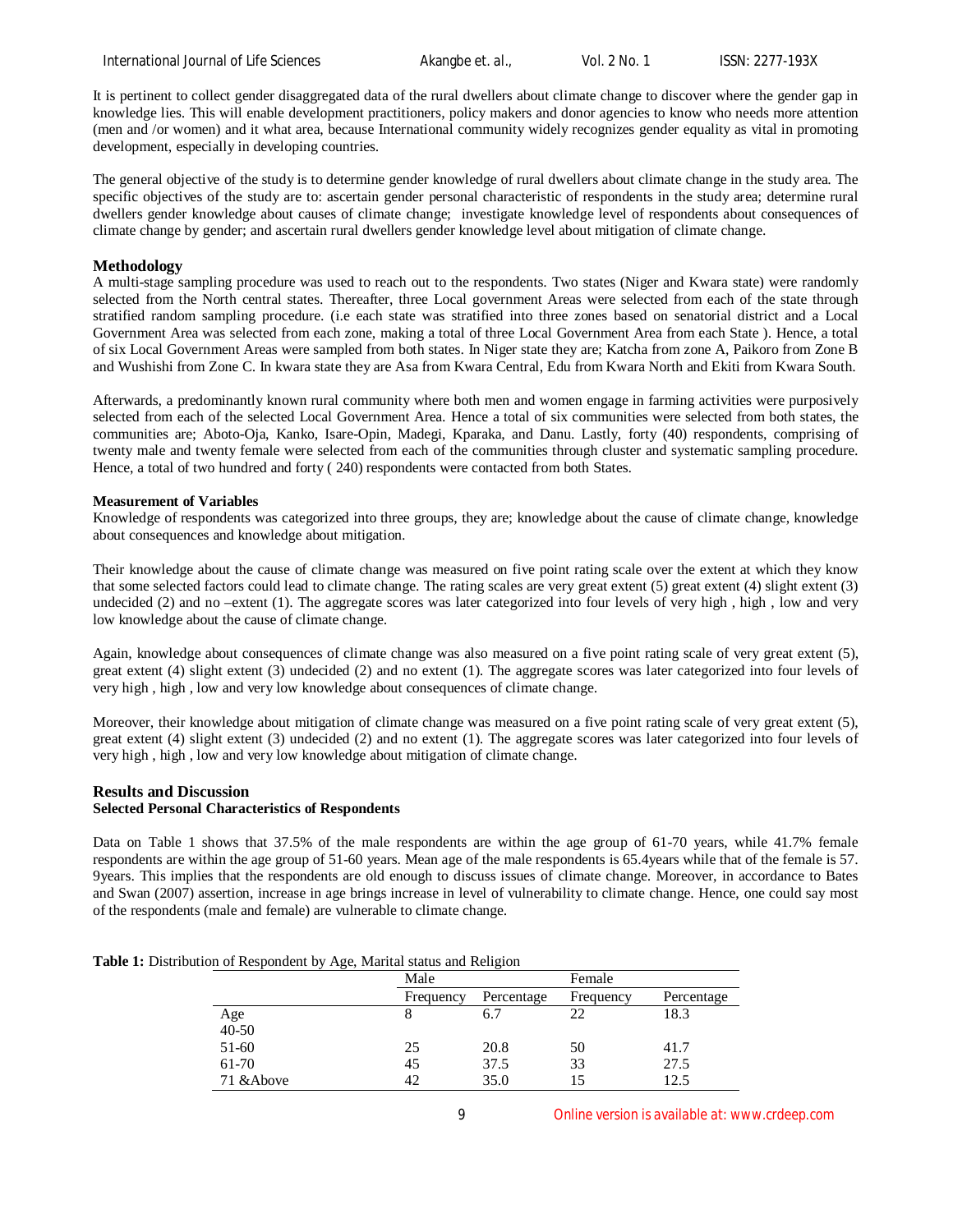Akangbe *et. al.,* Vol. 2 No. 1 ISSN: 2277-193X

| Educational level           |    |      |     |      |
|-----------------------------|----|------|-----|------|
| No formal education         | 86 | 72.3 | 114 | 95   |
| Primary education           | 22 | 17.6 |     | 4.2  |
| Secondary education         | 8  | 6.7  |     | 0.8  |
| Tertiary education          |    | 3.4  |     |      |
| Years of farming experience |    |      |     |      |
| $\leq 30$                   |    | 0.8  | 36  | 30   |
| 30-39                       | 28 | 23.5 | 24  | 20   |
| 40-49                       | 12 | 10.1 | 29  | 24.4 |
| 50-59                       | 47 | 39.5 | 25  | 20.8 |
| >60                         | 32 | 26.1 | h   |      |

# **Source: Field survey, 2011.**

Most of the rural dwellers in the study area (72.3 % men and 95% women) are none-literates. 17.6% men and 4.2% women have primary school education. 6.7% men and 0.8% female have secondary have secondary school education. Only 3.4% men have tertiary education while none of the women have tertiary education. One could infer from the table that men have better level of education than their female counterparts, this is premised upon the belief of the respondents that when a female child is trained she will eventually get married and forget about her parents who have invested on her.

Only 0.8% men have farming experience that is below 30years while about 1/3 (30%) of the women have farming experience that is below 30years. 39.2% men and 20.8% women have farming experience of between 50-59 years. This implies that men have higher years of farming experience than their female counterpart.

#### **Gender Knowledge about the causes of climate change**

**Table 2:** Gender Distribution according to Perception of respondents about causes of climate change

| Perceived causes of  | Male      |            | Female    |            |
|----------------------|-----------|------------|-----------|------------|
| climate change       | Frequency | Percentage | frequency | Percentage |
| Nature/God           | 113       | 94.17      | 118       | 98.33      |
| Sin                  | 68        | 56.57      | 96        | 80.0       |
| Bad governance       |           |            |           | .8         |
| Diabolical power     |           |            | 26        | 21.67      |
| Human activities e.g |           | 3.3        |           | 1.67       |
| deforestation        |           |            |           |            |

Multiple responses

#### **Source: field survey, 2010**

Majority of the respondents (94.1% men and 98.3% women) perceived the cause of climate change to be natural (i.e from God). Some (56.5% men and 80% women) were of the opinion that the underlying factor is Sin. Some women (21.6%) were of the opinion that people at times use diabolical powers to stop rain. According to a woman during the focus group discussion, some wicked people (ritualists) do lock up rain so that it will not affect their rituals.

Only 3.3% men and 1.6% women could trace the cause of climate change to human activities.

**Table 3:** Distribution of respondents according to their knowledge about the extent at which some selected human activities could cause climate change

| $\tilde{\phantom{a}}$ | Male      |            | Female    |                                                |
|-----------------------|-----------|------------|-----------|------------------------------------------------|
| Felling of trees      | Frequency | Percentage | Frequency | Percentage                                     |
| No extent             | 14        | 11.67      | 96        | 80                                             |
| Undecided             | 12        | 10.0       | 11        | 9.2                                            |
| Slight extent         | 51        | 42.5       | 3         | 2.5                                            |
| Great extent          | 37        | 30.83      | 6         | 5.0                                            |
| Very great extent     | 6         | 5.0        | 4         | 3.3                                            |
| Bush burning          |           |            |           |                                                |
| No extent             | 11        | 9.17       | 43        | 35.83                                          |
| Undecided             | 32        | 26.67      | 50        | 41.67                                          |
| Slight extent         | 58        | 48.33      | 20        | 16.67                                          |
| Great extent          | 13        | 10.83      | 12        | 10.0                                           |
| Very great extent     | 6         | 5.0        | 5         | 4.2                                            |
| Burning of fossils    |           |            |           |                                                |
| No extent             | 14        | 11.7       | 12        | 10.0                                           |
| Undecided             | 70        | 58.3       | 98        | 81.67                                          |
|                       |           | 10         |           | Online version is available at: www.crdeep.com |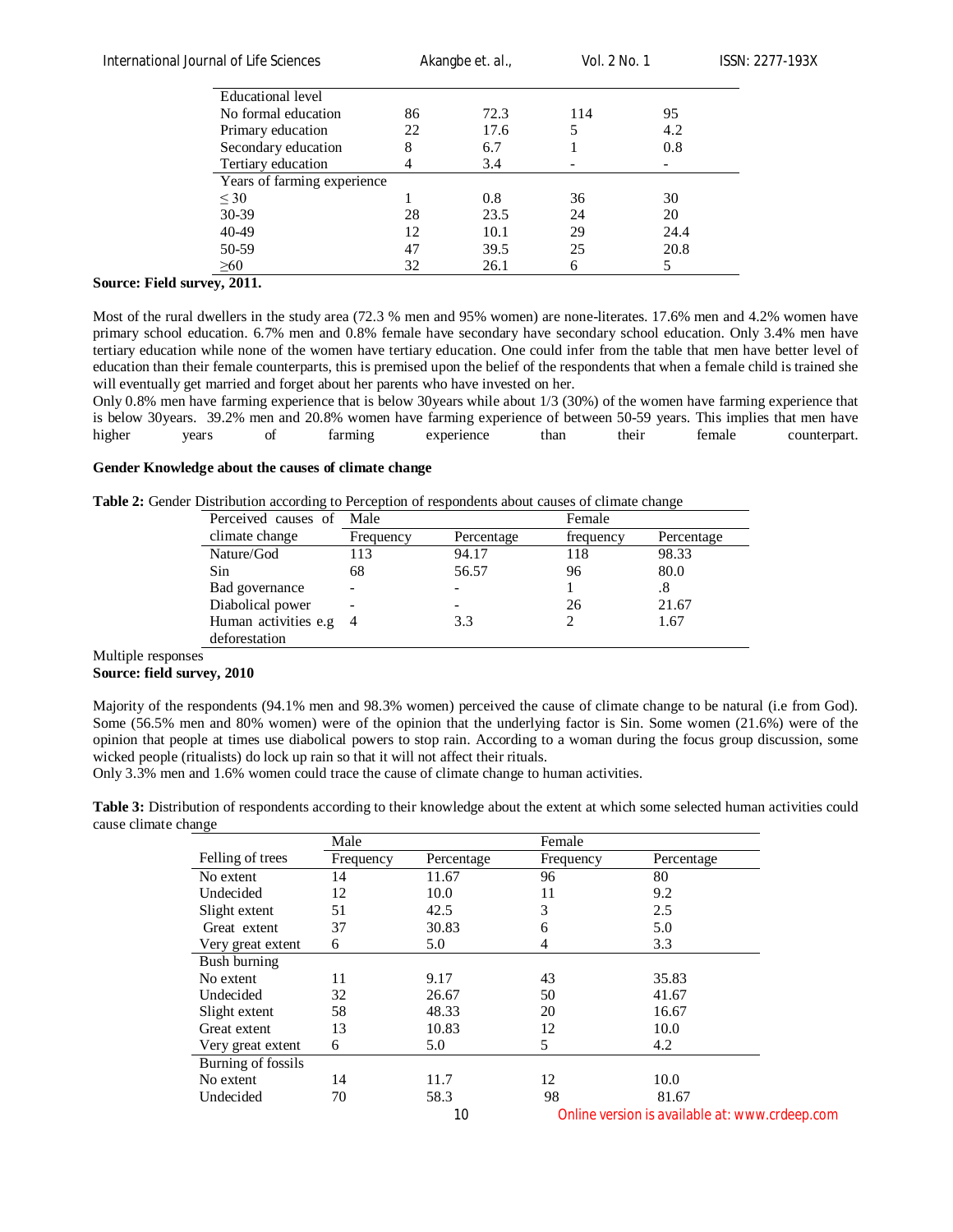| International Journal of Life Sciences |     | Akangbe et. al., |                          | Vol. 2 No. 1 | ISSN: 2277-193X |
|----------------------------------------|-----|------------------|--------------------------|--------------|-----------------|
| Slight extent                          | 28  | 23.3             | 08                       | 6.67         |                 |
| Great extent                           |     | 6.7              |                          | 1.67         |                 |
| Lack of tree planting attitude         |     |                  |                          |              |                 |
| No extent                              | 13  | 10.8             | 14                       | 11.67        |                 |
| Undecided                              | 28  | 23.3             | 99                       | 82.5         |                 |
| Slight extent                          | 46  | 38.3             | 7                        | 5.8          |                 |
| great extent                           | 26  | 21.7             | $\overline{\phantom{a}}$ | -            |                 |
| Very great extent                      |     | 5.8              | $\overline{\phantom{a}}$ |              |                 |
| Total                                  | 120 | 100              | 120                      | 100          |                 |

# **Source: Field survey, 2010**

Data on table 3 shows that majority of the women (80%) and few men (11.6%) were of the opinion that felling of trees has no effect on climate change. 42.5% men and 2.5% women were of the opinion that felling of trees could have slight effect on climate change. only 5% men and 3.3% women were of the opinion that felling of trees could lead to climate change to a great extent. About one-third of the women (38.5%) and very few men (9.1%) were of the opinion that burning of bush has nothing to do with climate change, while 26.6 % men and41.6 % women could not decide on whether bush burning could lead to climate change or not. 48.3% men and 16.6% women were of the opinion it could lead to it to a slight extent. Only 5% men and 4.2% women were of the opinion that bush burning could cause climate change to a very great extent.

Again, the table also shows that 11.7 %.men and10 % women said burning of fossils has no effect on climate change. 28.3% men and 6.7% women to a slight extent felt that burning of fossils has could exacerbate climate change. Majority of the respondents (58.3%and 81.6%) could not decide on whether burning of fossils has could cause climate change or not. Very few of the respondents (6.7% men and 1.6 % women) agree to a great extent that burning of fossils could lead to climate change.

Moreover, data from the table shows that 10.8% men and 11.6% women said lack of tree planting attitude has nothing to do with climate change, while 23.3% men and majority of the women (82.5%) could not decide on whether lack of tree planting attitude could cause climate change or not. 38.3 % men and 5.8% women to a slight extent agrees with the fact that lack of tree planting attitude could lead to climate change.

Analysis on Table 3 shows that majority of the women (80%) and few men (11.6%) were of the opinion that felling of trees has no effect on climate change. 42.5% men and 2.5% women were of the opinion that felling of trees could have slight effect on climate change. only 5% men and 3.3% women were of the opinion that felling of trees could lead to climate change to a great extent.

About one-third of the women (38.5%) and very few men (9.1%) were of the opinion that burning of bush has nothing to do with climate change, while 26.6 % men and41.6 % women could not decide on whether bush burning could lead to climate change or not. 48.3% men and 16.6% women were of the opinion it could lead to it to a slight extent. Only 5% men and 4.2% women were of the opinion that bush burning could cause climate change to a very great extent.

Again, the table also shows that 117 %.men and10 % women said burning of fossils has no effect on climate change. 28.3% men and 6.7% women to a slight extent felt that burning of fossils has could exacerbate climate change. Majority of the respondents (58.3%and 81.6% ) could not decide on whether burning of fossils has could cause climate change or not. Very few of the respondents (6.7% men and 1.6% women) agree to a great extent that burning of fossils could lead to climate change.

Moreover, data from the table shows that 10.8% men and 11.6% women were of the opinion that lack of tree planting attitude has nothing to do with climate change, while 23.3% men and majority of the women (82.5%) could not decide on whether lack of tree planting attitude could cause climate change or not. 38.3 % men and 5.8% women to a slight extent agrees with the fact that lack of tree planting attitude could lead to climate change.

|  | Table 4: Distribution of respondents by their aggregate knowledge level on causes of climate change |  |
|--|-----------------------------------------------------------------------------------------------------|--|
|  |                                                                                                     |  |

|                 | ິ         |            |           |            |
|-----------------|-----------|------------|-----------|------------|
| Knowledge level | Male      |            | Female    |            |
|                 | Frequency | percentage | frequency | Percentage |
| Very low        | 'U        | 58.3       | 114       | 95         |
| Low             | 44        | 36.7       |           | 4.2        |
| Highs           |           | 5.0        |           | 0.8        |
| Total           | 20        | 100        | 120       | 100        |

**Source: Field survey, 2010**

Aggregate score 20.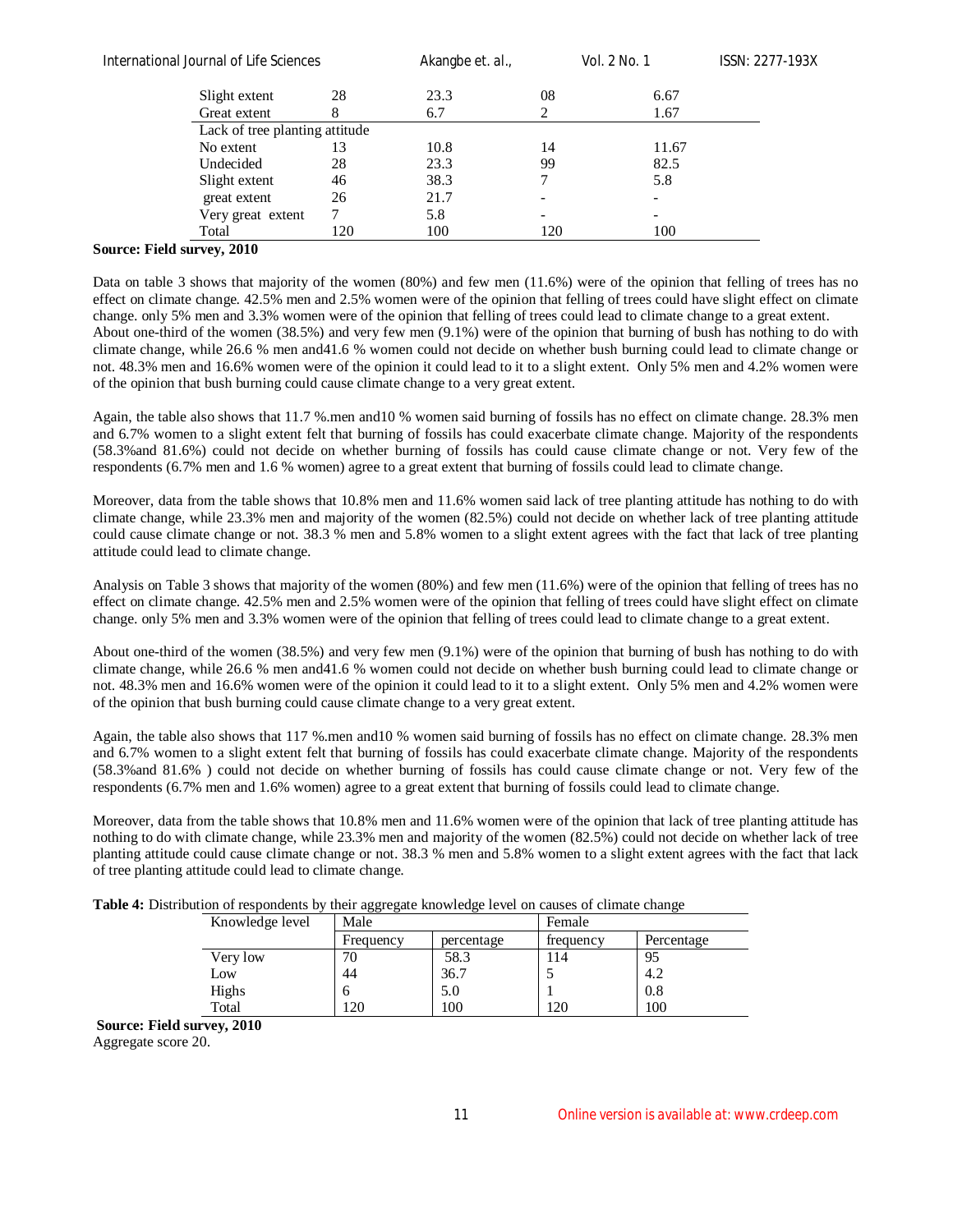Results on Table 4 shows that majority of the respondents (58.3% men and 95% women) has very low knowledge about the cause of climate change while very few of them (5% men and 0.8% women) has high knowledge about the cause of climate change. Hence, both the male and female respondents' knowledge about climate change is at it nascent level, however, women have lower knowledge of causes of climate change than their male counterpart.

| Table 5: Mean and Standard deviation in the knowledge of respondents about selected consequences of climate change |
|--------------------------------------------------------------------------------------------------------------------|
|--------------------------------------------------------------------------------------------------------------------|

| Selected consequences                      | Male   |           | Female |           |
|--------------------------------------------|--------|-----------|--------|-----------|
|                                            | Mean   | Standard  | Mean   | Standard  |
|                                            |        | deviation |        | deviation |
| Outbreak of disease in man                 | 3.4622 | .8123     | 3.9012 | .4333     |
| Untimely death in man                      | 3.5798 | .8444     | 3.6333 | .5423     |
| Low productivity of crops                  | 3.691  | .7334     | 3.8833 | .4561     |
| Increase incidence of pest and             | 3.4622 | .8122     | 3.6417 | .5681     |
| diseases                                   |        |           |        |           |
| Untimely death in animal                   | 3.3361 | .8432     | 3.6417 | .6123     |
| Increase in poverty level                  | 3.7563 | .7244     | 3.972  | .4123     |
| Extinction of some plants and              | 3.2941 | .8766     | 3.7667 | .4321     |
| animals                                    |        |           |        |           |
| Famine                                     | 3.6891 | .7423     | 3.8171 | .5432     |
| Conflict over resources                    | 3.1462 | .8421     | 3.2425 | .6432     |
| Reduction<br>number<br>of<br><sub>in</sub> | 3.5229 | .7432     | 3.5122 | .6564     |
| farmers                                    |        |           |        |           |

#### **Source: Field survey, 2010**

Data on table 5 shows that the consequence with the highest mean score among the men and women is increase in poverty (M=3.7563 for men and M=3.972 for women). Among the women the next to increase in poverty is outbreak of disease in man (M=3.9012) while among the men the next to increase in poverty is low productivity of crops (M=3.691). The least perceived consequence among men and women is conflict over resources (M= 3.1462 among men and M=3.2425 among women).One could deduce from the analysis that both male and female have high knowledge of climate change consequences, however, taking a cursory look at the table it was found that women have higher knowledge about consequences of climate change than their male counterpart. This is in line with the assertion of Delaney et al, (2000) that women have higher risk perception than men. Delaney et al, 2000.

**Table 6:** Distribution of respondents according to their aggregate knowledge level about consequences of climate change

| Knowledge<br>level | Male          |            | Female    |            |
|--------------------|---------------|------------|-----------|------------|
| about consequences | Frequency     | percentage | Frequency | Percentage |
| Very low           | 13            | 10.8       |           |            |
| Low                | 35            | 29.2       |           | 3.3        |
| High               | 59            | 49.2       | 98        | 81.7       |
| Very high          | 13            | 10.8       | 18        | 15.0       |
| Total              | <sup>20</sup> | 100        | 120       | 100        |
| $A^{\Lambda}$      |               |            |           |            |

**Source: Field survey, 2010**

Aggregate score-50

Data from table 6 shows and fig 2 that 49.2% men and 81.7% women have high knowledge of climate change consequences. 10.8% men and 15% have very high knowledge about consequences of climate change. Few of male respondent (10%) has very low knowledge about the consequences of climate change. 29.2% men and 3.3% women has low knowledge about the consequences of climate change. Hence, majority of the respondents has high knowledge of climate change consequences but the women have higher knowledge of climate change consequences than their male counterpart. This finding is in line with assertion of Delany et al (2000) that women perceive higher risk than their male counterpart, premised upon the fact that they are at the receiving end of most unpleasant situation.

**Table 7:** Distribution of respondents on their knowledge about the extent at which some selected human activities could help in mitigating climate change.

| Activities that could Male |                                              |            | Female    |                                                |
|----------------------------|----------------------------------------------|------------|-----------|------------------------------------------------|
| mitigate                   | climate Frequency                            | Percentage | Frequency | Percentage                                     |
| change                     |                                              |            |           |                                                |
|                            | Avoidance of indiscriminate felling of trees |            |           |                                                |
| Disagree                   |                                              | 22.5       | 63        | 52.5                                           |
| Undecided                  | 45                                           | 37.5       | 53        | 44.2                                           |
|                            |                                              |            |           | Online version is available at: www.crdeep.com |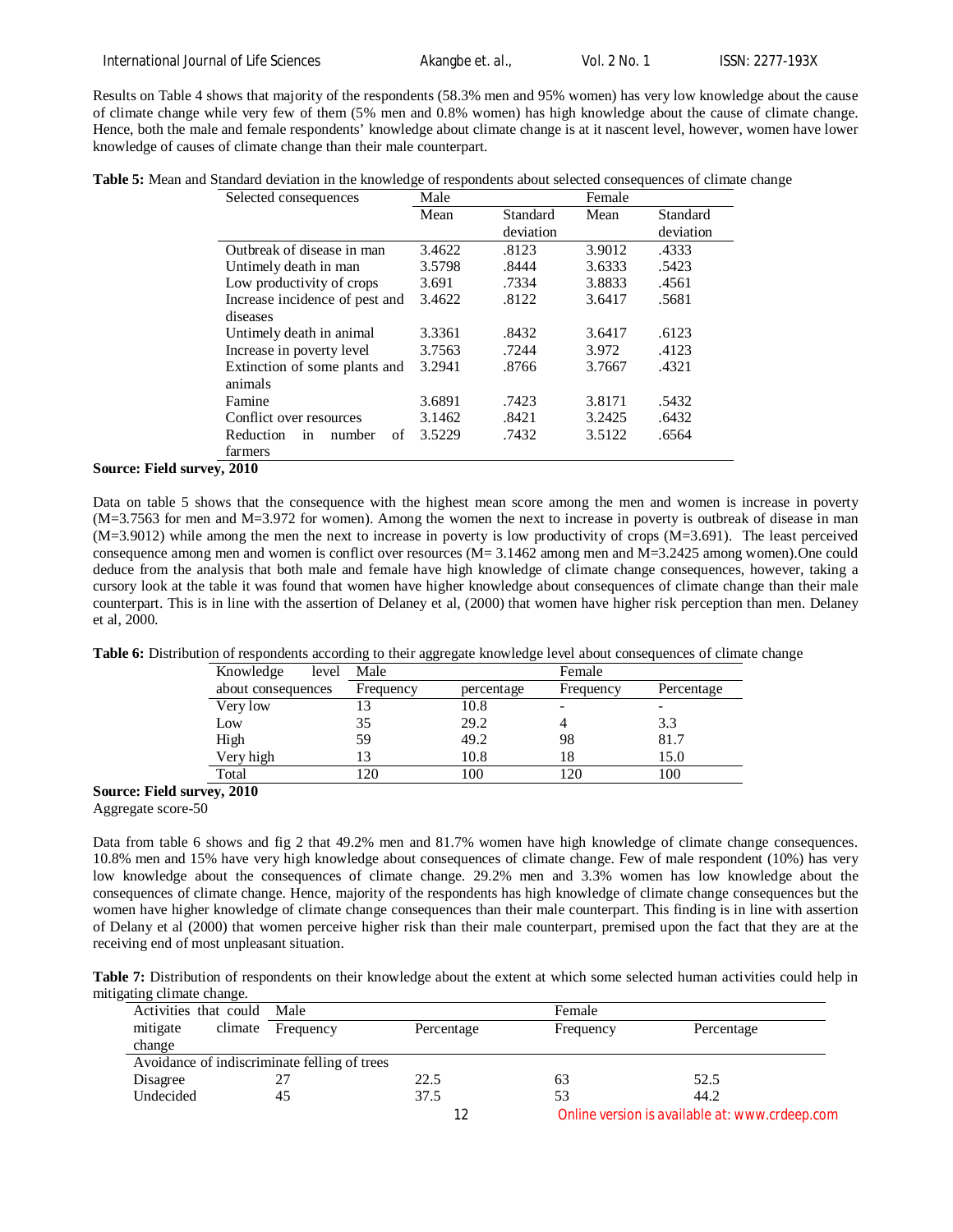| International Journal of Life Sciences |     | Akangbe et. al., | Vol. 2 No. 1 | ISSN: 2277-193X |  |
|----------------------------------------|-----|------------------|--------------|-----------------|--|
| Slight extent                          | 41  | 34.2             | 3            | 2.5             |  |
| Great extent                           |     | 5.8              |              | 0.8             |  |
| Total                                  | 120 | 100              | 120          | 100             |  |
| Planting of tree                       |     |                  |              |                 |  |
| Disagree                               | 14  | 11.7             | 63           | 52.5            |  |
| Undecided                              | 15  | 12.5             | 53           | 44.2            |  |
| Slight agree                           | 91  | 75.8             | 4            | 3.3             |  |
| Total                                  | 120 | 100              | 120          | 100             |  |
| Avoidance of bush burning              |     |                  |              |                 |  |
| Disagree                               | 15  | 12.5             | 64           | 53.3            |  |
| Undecided                              | 50  | 41.7             | 38           | 31.7            |  |
| Slight extent                          | 55  | 45.8             | 3            | 2.5             |  |
| Great extent                           |     |                  | 15           | 12.5            |  |
| Total                                  | 120 | 100              | 120          | 100             |  |

# **Source: Field survey, 2010**

Analysis from Table 7 reveals that, 22.5% men and more than half of the women (52.5%) disagree with avoidance of indiscriminate felling of tree as a way of mitigating climate change. Above one-third of the respondents (37.2% male and 44.2% women) could not decide on whether human activities could mitigate the change or not. Some of the men (34.2%) and very few women (2.5%) slightly agree with the fact that avoidance of indiscriminate felling of trees could mitigate climate change. Very negligible percentage of the respondents (5.8% men and 0.8% women) agree to a great extent that avoidance of indiscriminate felling of trees could mitigate climate change.

Moreover, the table shows that 11.7% men and 52.5% women disagree with planting of trees as a way of mitigating climate change. 12.5% men and 44.2% women could not decide on whether it could help in mitigating climate change or not. Most of the men (75%) and negligible number of women (3.3%) slightly agree with the fact that planting of trees could help in mitigating climate change.

More than half of the women (53.3 %) and few men (12.5%) disagrees with avoidance of bush burning as way of mitigating climate change. 41.7% of the men and 31.7% women don't know whether avoidance of bush burning could help in mitigating climate change or not. Almost half of the men 45.8% and very negligible number of women (2.5%)slightly agree with the fact that avoidance of bush burning could mitigate climate change. 12.5% women agrees to a great extent that avoidance of bush burning could lead to mitigation of climate change.

| Knowledge level on    |        |           | Male       | Female    |            |  |
|-----------------------|--------|-----------|------------|-----------|------------|--|
| climate<br>mitigation | change | Frequency | Percentage | Frequency | Percentage |  |
| Very low              |        |           | 62.5       | `115      | 95.8       |  |
| Low                   |        | 40        | 33.3       |           | 3.3        |  |
| High                  |        |           | 4.1        |           | 0.8        |  |
| Total                 |        | 20        | 100        | 20        | 100        |  |

**Table 8:** Distribution of respondents by their knowledge level about mitigation of climate change

#### Aggregate score- $15$ Very low ( $\leq 6$ ) low (7-9) high (10-12) and very high ( $\geq 13$ )

Data on table 8 shows that the knowledge of majority of the respondents (62.5% men and 95.8% women) about mitigation of climate change through human activities is very low. Very few of the respondents ((4.1% men and 0.8% women)) have high knowledge about the possibility of mitigating climate change through human effort. However, taking a cursory look at the table it is found just like in the previous table that the knowledge of women about climate change mitigation is lower than that of their male counterpart.

|  |  |  | Table 9: Testing significant relationship between some selected socio-economic characteristics of respondents and their |  |  |  |
|--|--|--|-------------------------------------------------------------------------------------------------------------------------|--|--|--|
|  |  |  | knowledge about the cause of climate change using Pearson Product Moment Correlation tools.                             |  |  |  |

|                             | R        | Probability | N   | Remarks                                        |
|-----------------------------|----------|-------------|-----|------------------------------------------------|
| Male                        |          |             |     |                                                |
| Age                         | .161     | 0.68        | 120 | Not significant                                |
| Marital status              | .171     | 0.06        | 120 | Not significant                                |
| Years of formal education   | $.445**$ | 0.00        | 120 | Significant                                    |
| Years of farming experience | .065     | .005        | 120 | Not significant                                |
| Total access to information | $.793**$ | 0.00        | 120 | Significant                                    |
| Female                      | R        | Probability | 120 | Remarks                                        |
|                             | 13       |             |     | Online version is available at: www.crdeep.com |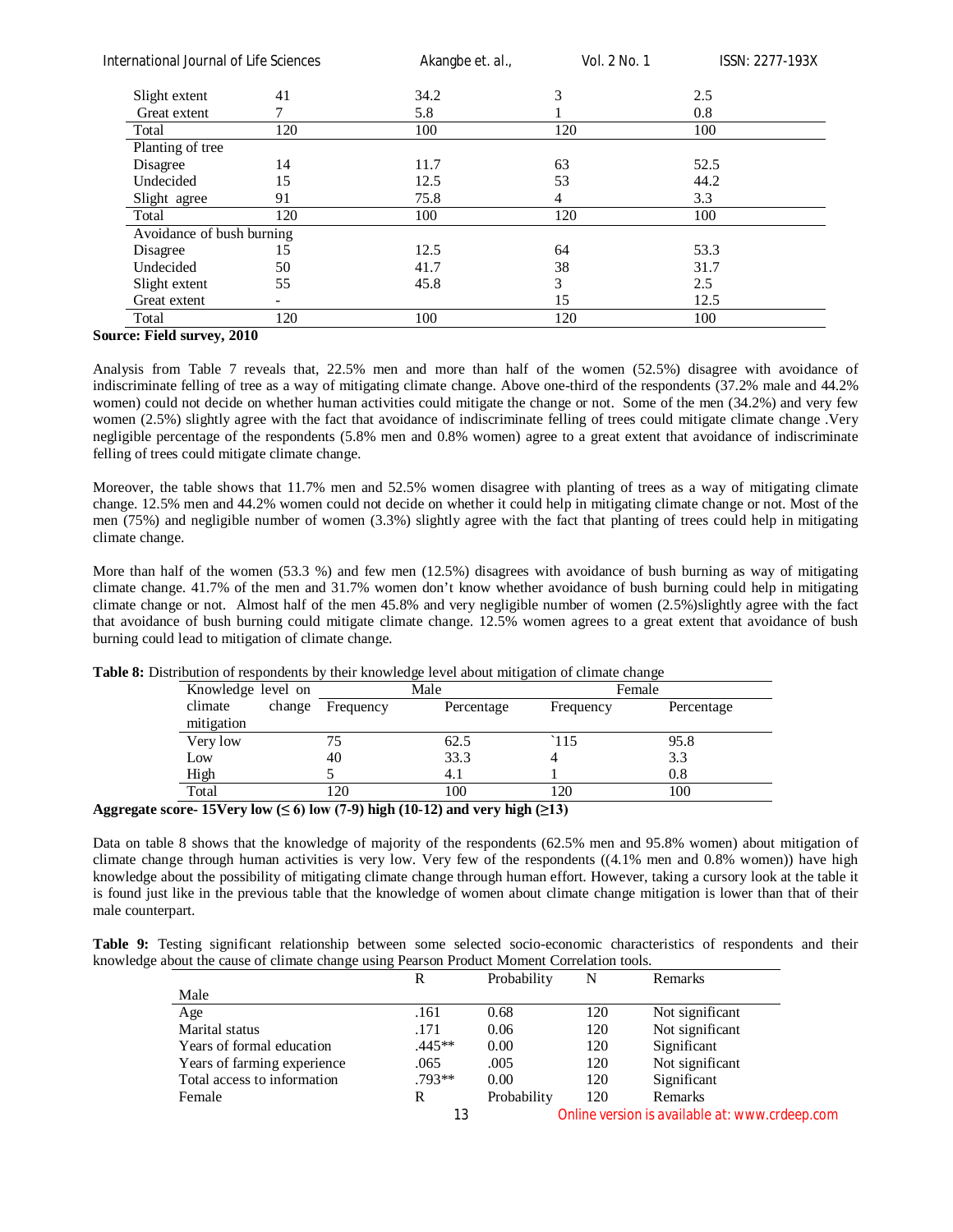| ISSN: 2277-193X |
|-----------------|
|                 |
|                 |
|                 |
|                 |
|                 |
|                 |

#### **\*\*correlation is significant at 0.01 \*correlation is significant at 0.05**

Result on table 9 shows that among men, years of formal education and total access to information has relationship with knowledge about the cause of climate change. Hence those that are well informed have better understanding of the cause of climate change. Moreover, among the women years of formal education, years of farming experience and total access to information has relationship with knowledge about the cause of climate change.

|  | Table 10: Testing significant difference between male and female knowledge about climate change using Mann - Whitney tools. |  |  |  |  |
|--|-----------------------------------------------------------------------------------------------------------------------------|--|--|--|--|
|  |                                                                                                                             |  |  |  |  |

| Knowledge variables                                             | Gender | N   | Mean<br>rank | Assymp. Sig.<br>(2-tailed) | Outcome     |
|-----------------------------------------------------------------|--------|-----|--------------|----------------------------|-------------|
| climate<br>Knowledge<br><sub>of</sub><br>cause<br><sub>on</sub> | Male   | 120 | 165.45       |                            | Significant |
| change                                                          | Female | 120 | 75.98        | 0.000                      |             |
|                                                                 | Total  | 240 |              |                            |             |
| Knowledge about consequences of                                 | Male   | 120 | 169.23       |                            |             |
| climate change                                                  | Female | 120 | 199.78       | 0.001                      | Significant |
|                                                                 | Total  | 240 |              |                            |             |
| Knowledge about mitigation                                      | Male   | 120 | 160.03       | 0.000                      | Significant |
|                                                                 | Female | 120 | 66.03        |                            |             |
|                                                                 | Total  | 240 |              |                            |             |

# **Source: Field Survey, 2010**

Data on table 10 shows that there is significant difference between male and female knowledge about climate change. Hence, the null hypothesis is rejected. The tool used established the fact that the mean rank for knowledge of men about causes, and mitigation of climate change is statistically higher than that of their female counterpart while the knowledge of women about consequences of climate change is higher than that of men. This implies that women perceived more risk than men because they are at the receiving end of most unwholesome situation.

# **Conclusion and Recommendations**

Consequent upon the findings of the study (men and women have very low knowledge about the cause and mitigation of climate change, and women knowledge about the cause and mitigation of climate change is lower than that of their male counterpart. Moreover, respondents with high level of information and education have better knowledge of climate change) Hence, it was recommended that:

Government, non- governmental organization (NGO),community based organizations, development agencies, agricultural extension workers and donor agencies should be involved in educating rural dwellers on the issue of climate change.

Rural dwellers should be sensitized about the fact that it has been scientifically proven that climate change is not only caused by nature but by some of their activities such as ; bush burning, deforestation e.t.c. this will go a long way in changing their negative disposition toward climate mitigation.

Information medium that is easily accessible to the rural dweller e.g town criers should be utilized in disseminating information about climate change issues.

Women should always be mobilized to participate in discussions that borders on climate change because the study revealed that their knowledge about causes and mitigation of climate change is lower than their male counterpart

# **References**

Anja B, (2007). Indigenous people and climate change. University of and Missouri Botanical Garden.

Bates, K. A., & Swan, R. S. (Eds.) (2007). *Through the Eye of Katrina: Social Justice in the United States.* Durham, NC: Carolina Academic Press.

Delaney, Partricia, Shrader Elizabeth; LSCPG/LAC, The World Bank 2002. Gender and post- disaster reconstruction: the case of hurricane Mitch in Honduras and Nicaragua. Decision review draft